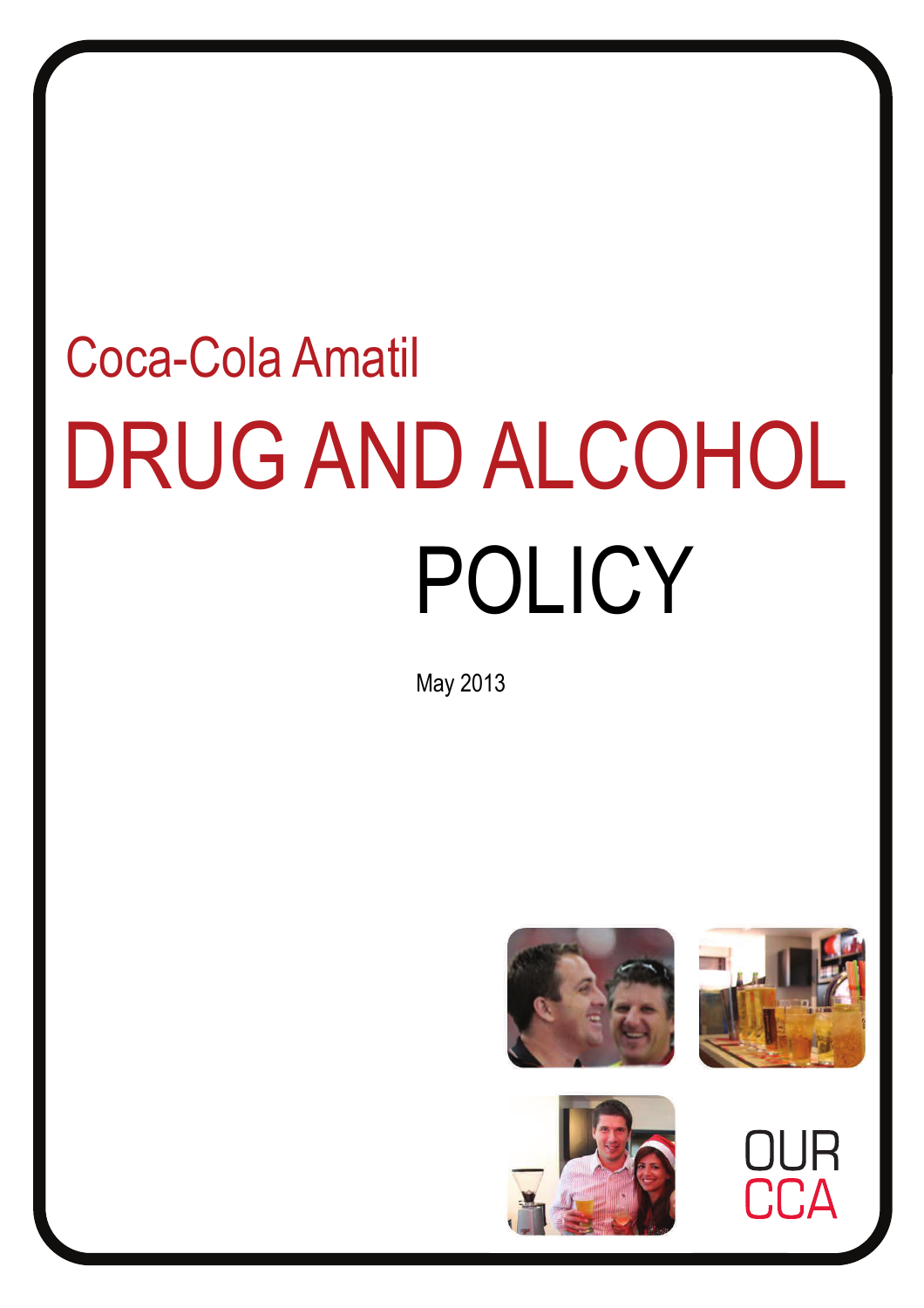| <b>Policy:</b>          | <b>Drug and Alcohol Policy</b>              |
|-------------------------|---------------------------------------------|
| Approval Date:          | 23rd May, 2013                              |
| Approved By:            | Human Resources                             |
| Version:                | 3.0                                         |
| Amendments:             | Updates and inclusion of testing capability |
| <b>Previous Version</b> | 2.0                                         |
| Previous Approval Date: | 1 September 2007                            |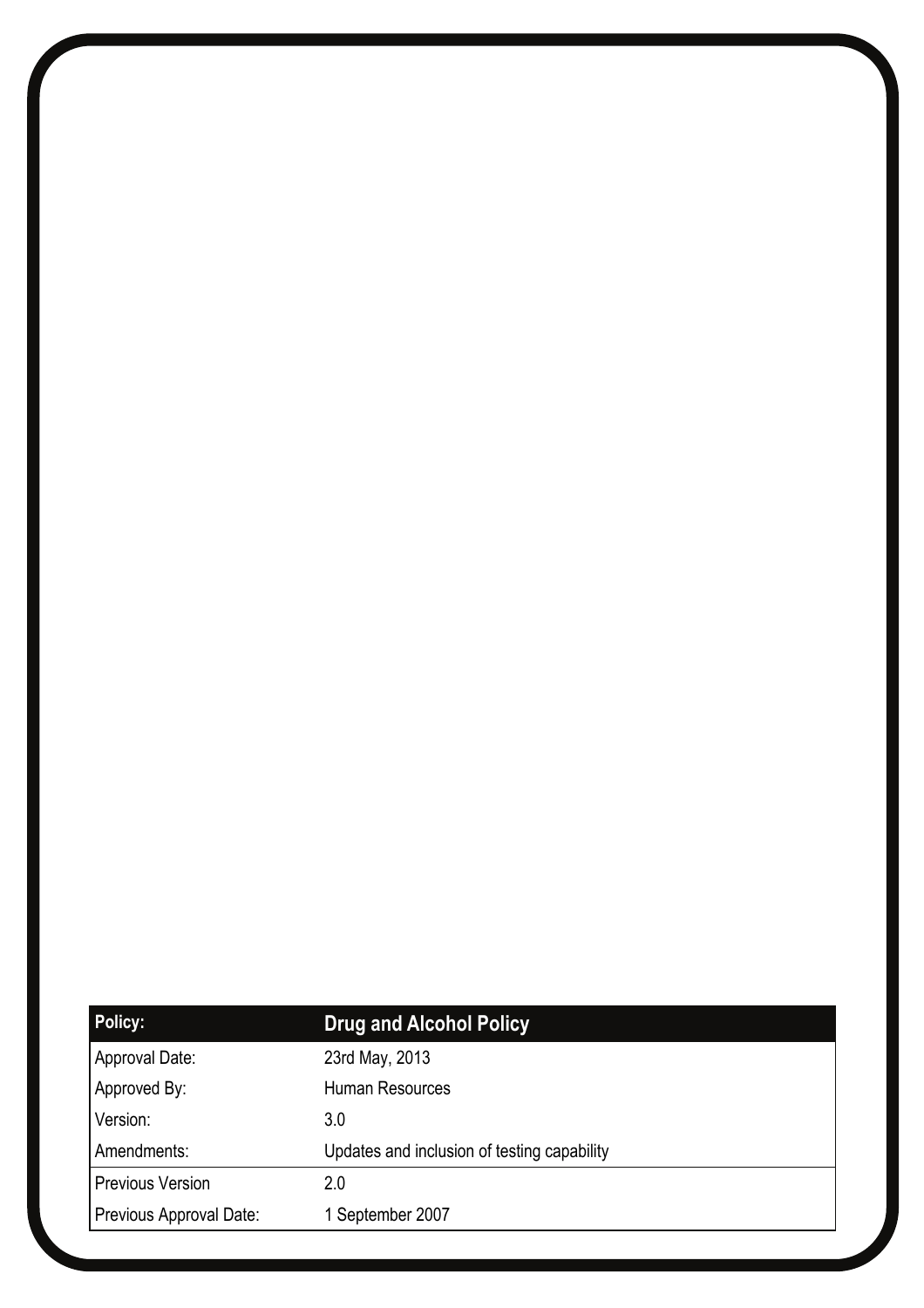## **Contents**

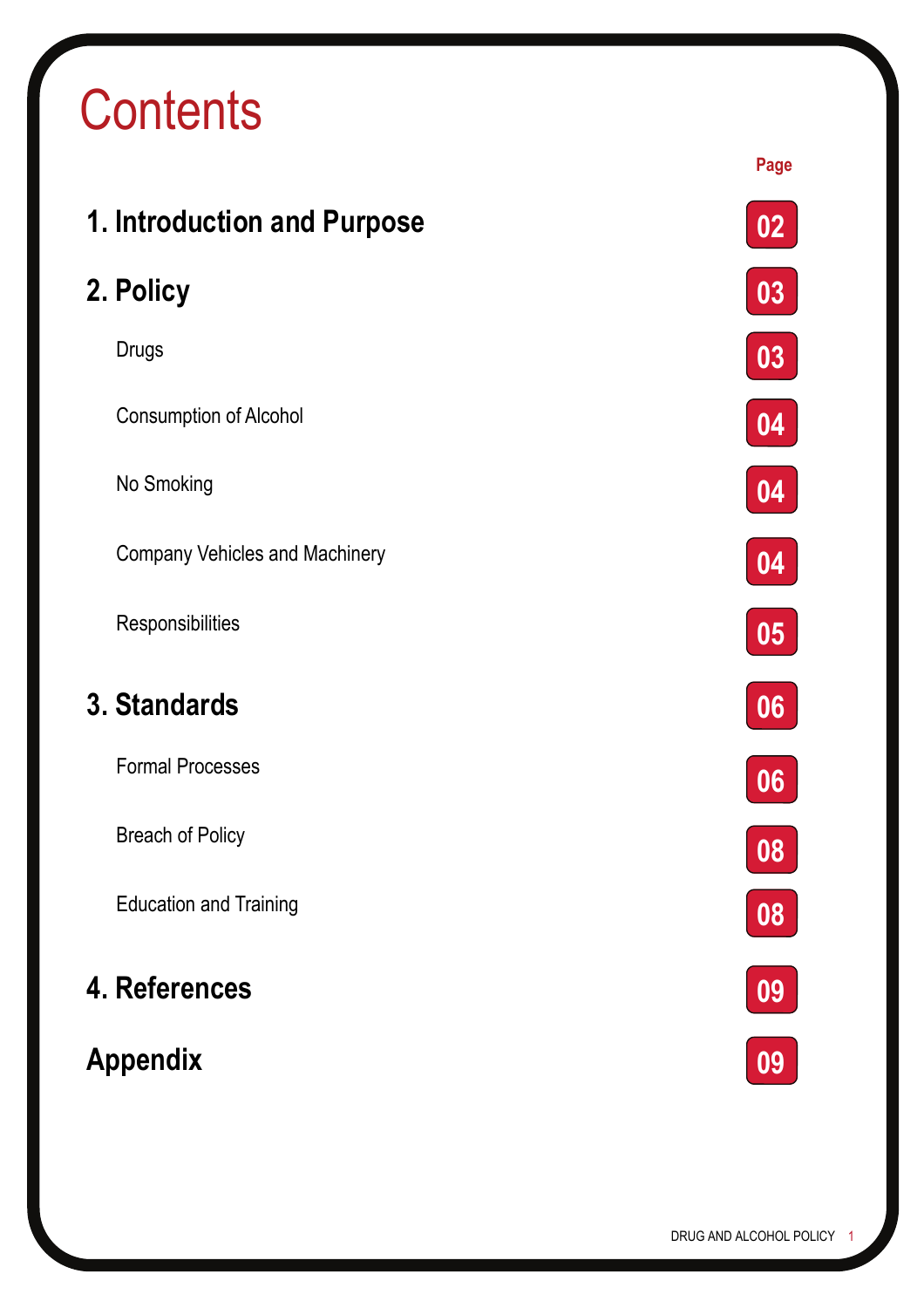## 1. INTRODUCTION AND PURPOSE

Coca-Cola Amatil (CCA or the company) is committed to providing a safe and healthy work environment in which persons are treated fairly and with respect.

**The use of drugs and alcohol may have an impact on an individual's capacity to perform work safely, efficiently and with respect, thereby posing a risk to the health and safety of the individual and others at the workplace.** 

This policy describes the company's responsibilities of management, employees and other employees, as well as consequences of not complying with this policy. This policy forms part of CCA's integrated occupational health and safety management system and should be read in conjunction with other CCA policies.

### 1.1 Scope

This policy applies to all employees, being full-time, part-time, fixed term and casual employees within the Coca-Cola group of companies in Australia (CCA) [Coca-Cola Amatil (Aust) Pty Ltd, Coca-Cola Amatil Limited and SPCA].

All persons who work at the direction of, or on behalf of CCA (and its related entities) (for example agents, contractors, subcontractors, consultants and temporary staff) are also covered by this policy. These persons are collectively referred to in this policy as "**workers**".

### 1.2 Workplace and Work-Related Functions

This policy applies at all CCA workplaces and other workplaces or situations where workers may be working or representing the company.

This policy is not restricted to the workplace or work hours. The obligations contained in this policy, regardless of location, extend to all functions and places that are work-related.

## 1.3 Under the influence

For the purposes of this policy, the term 'under the influence' means that a person's facilities are impaired by the use of drugs or alcohol to the extent that the person is unfit to be entrusted with a duty they perform, or may be called on to perform, with efficiency and safety to themselves and others.

Factors that may indicate that a person is under the influence and therefore unfit to be entrusted with the duty they perform or may be called on to perform with efficiency and safety include (but is not limited to) circumstances where the person:

- **EXECUTE:** is unable to co-ordinate their actions:
- $\blacksquare$  has red or bloodshot eyes or dilated pupils;
- smells of alcohol:
- **has slurred or impaired speech;**
- acts contrary to their normal mode of behaviour;
- exceeds alcohol concentration limits applicable to a particular duty they perform or may be called on to perform
- behave other than in a professional and competent manner in the performance of their job and in upholding the values and policies of CCA; or
- otherwise appears to be affected or impaired in any way by drugs or alcohol.

A "work-related" function means any function that is connected to work, including (but not limited to), conferences, work lunches, Christmas parties, customer or client functions etc. Employees must comply with this policy at all work-related functions.

In determining whether an individual is so impaired, the company may consider, amongst other things, the person's particular duties and the environment in which they perform those duties. For example, it may be relevant to consider whether the relevant person:

- is required to operate (or may be called on to operate) motor vehicles or mechanised equipment or processes;
- may perform duties in an environment that especially present safety risks. For instance, a person who performs duties at height or in proximity to mechanised equipment or processes.

This policy aligns with other company policies such as Working Together, Tool of Trade Vehicle and Remuneration Vehicle policies.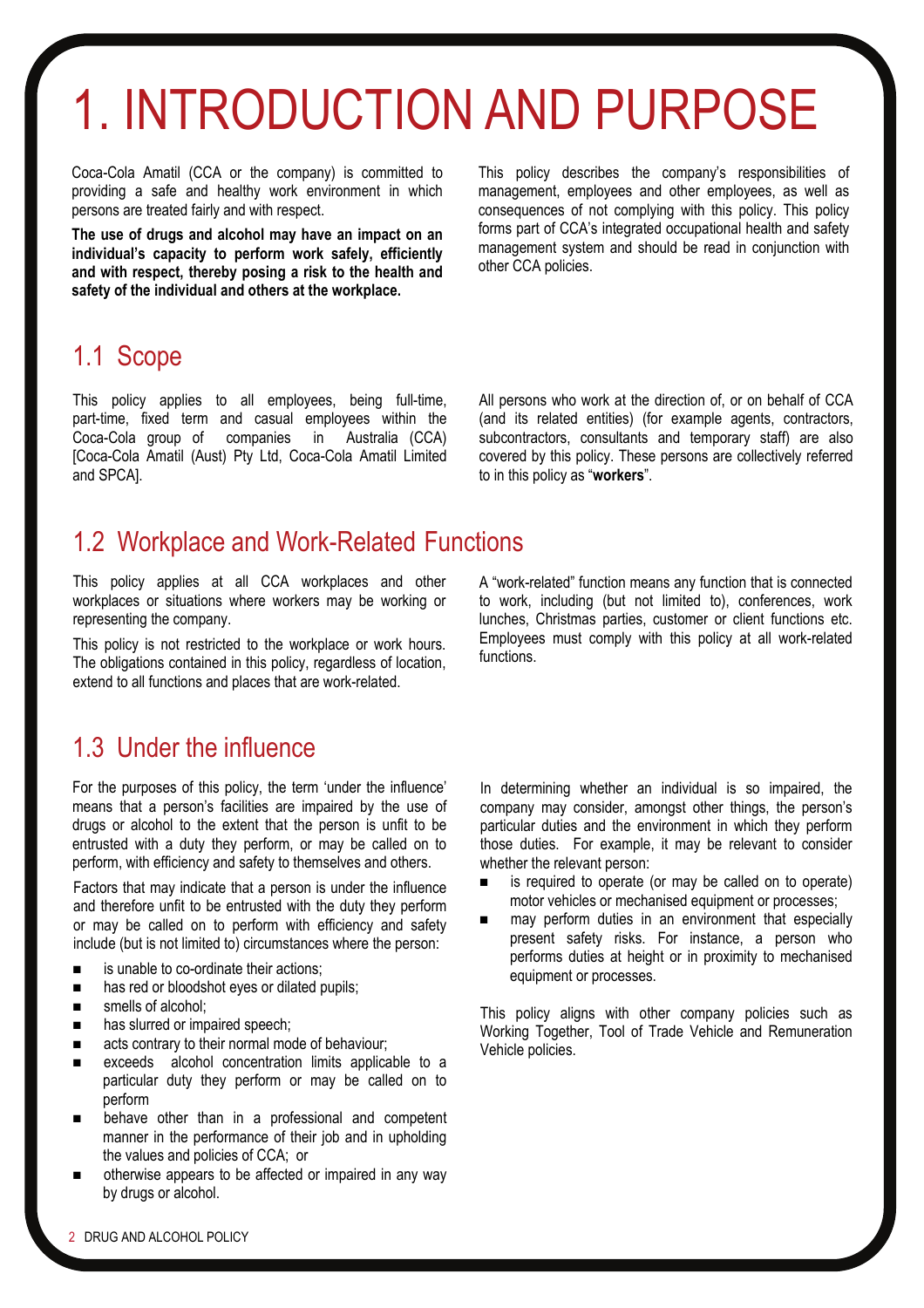## 2. POLICY

The following obligations and responsibilities also apply.

## 2.1 Drugs

#### **Illegal Drugs**

Workers must not bring any illegal drugs to work or have them in their possession at work. Workers must not sell (or make arrangements to do so outside of work whilst at work), consume or dispense illegal drugs or prescription or pharmacy drugs at work.

#### **Prescription and Pharmacy Drugs**

The company recognises that workers may have legitimate medical reasons for taking some drugs, specifically where a medical practitioner has prescribed lawful drugs for medical purposes or where the drug is lawfully available at pharmacies (with or without a prescription) and is required for medical purposes. These drugs are referred to in this policy as "prescription drugs" and "pharmacy drugs".

Where workers are taking prescription drugs or pharmacy drugs for medical purposes, they will not breach this policy by attending work. However, workers must take prescription and pharmacy drugs in accordance with the instructions of their medical practitioner and normal directions applying to the use of those drugs to ensure a safe work environment. Workers must not misuse or abuse prescription drugs or pharmacy drugs, or become intoxicated by prescription of pharmacy drugs as set out in this policy.

Workers are also responsible for informing themselves of the impact of consumption of alcohol on prescription drugs and pharmacy drugs and ensuring they limit consumption accordingly. It is also each person's responsibility when taking prescription drugs or pharmacy drugs to check with their medical practitioner about the effect of the drug on their ability to drive vehicles, operate machinery and safely perform their normal work duties. If a worker's ability to perform work safely is, or may reasonably be, affected in any way, that person should consult with an appropriate medical practitioner as soon as practicable.

Such conduct constitutes serious misconduct and may also constitute a criminal offence, in which case the company may notify the police or other appropriate government authority.

The company should be notified as soon as possible if a worker's performance is affected, in any way, by the use of prescription and pharmacy drugs. Failure to notify the company may result in disciplinary action, up to and including dismissal.

If the company suspects that an individuals' ability to efficiently and safely perform work is affected by prescription or pharmacy drugs, the company may take steps to address the issue in accordance with this policy.

If an employee knowingly misuses or abuses prescription or pharmacy drugs then the occurrence will be treated the same as for illegal drugs. The following obligations and responsibilities also apply.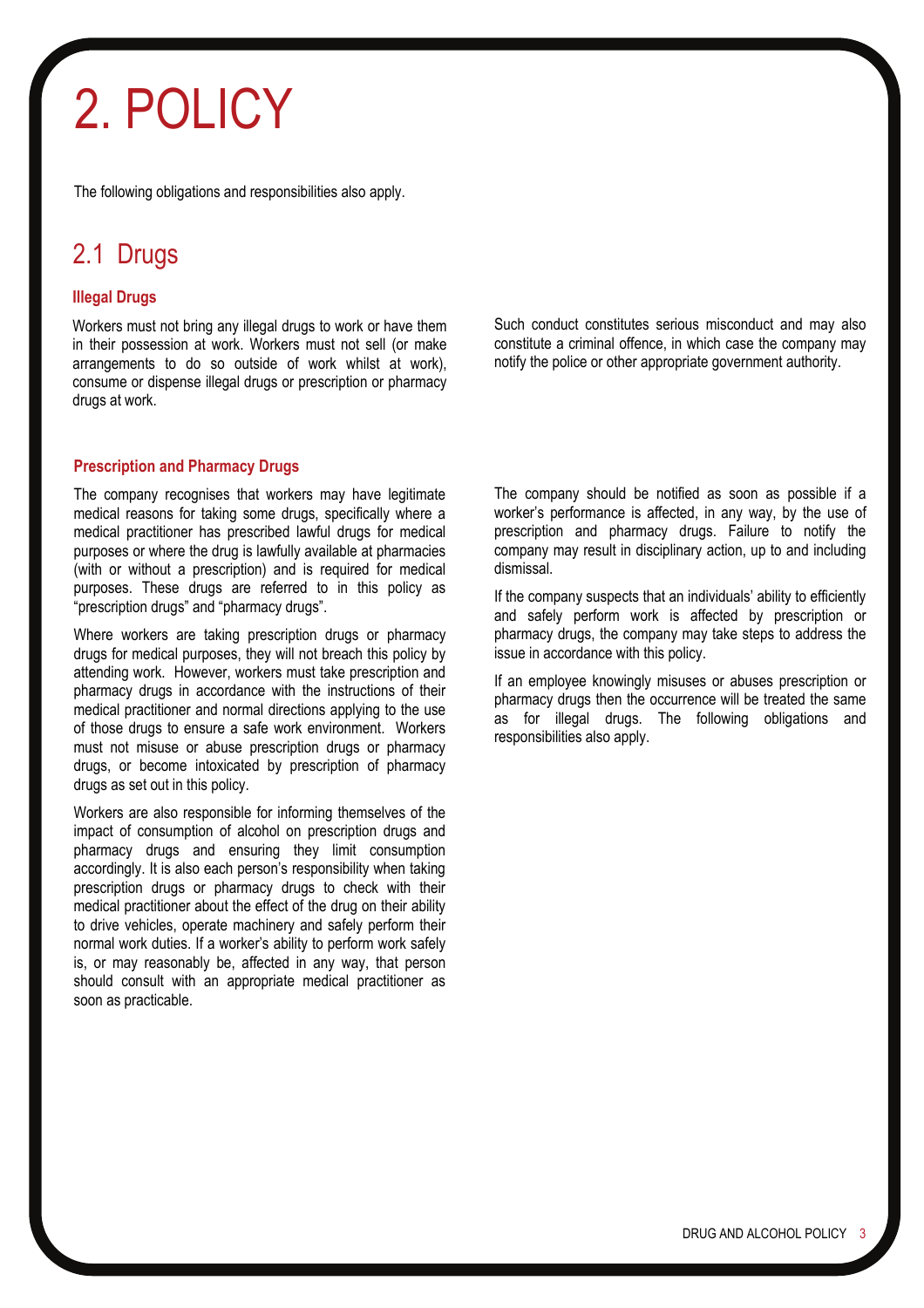## 2.2 Consumption of Alcohol

CCA recognises that employees enjoy a variety of social activities and that these may include the consumption of alcohol. Those who are organising and supervising work-related functions/activities, whether on or off company premises, are expected to do so in a safe, responsible manner that will not likely cause harm to another person or CCA's property or reputation.

Where alcohol is to be consumed at a work-related function. the company will promote the safe consumption of alcohol guidelines as set out in Appendix A.

All workers and their guests are required to abide by the following requirements and restrictions in relation to all work-related functions:

- Workers must consume alcohol responsibly
- Workers must not become intoxicated or be under the influence of alcohol
- Workers must not act in a manner that is contrary to CCA's policies, standards and codes of conduct and must uphold an appropriate standard of behaviour at all times. Intoxication is not considered an 'excuse' for misconduct. Loss of memory of conduct due to intoxication does not diminish an individuals' responsibility for misconduct
- The restrictions set out below in relation to company vehicles and machinery continue to apply
- Workers must ensure a safe means of transport from such functions. Workers must not drive any vehicle if they are over intoxicated. Workers who do not have a means of transport should advise their supervisor or manager in order to arrange transport

## 2.3 No Smoking

CCA is a smoke free work environment. Except as otherwise provided in this policy, no Worker is permitted to smoke within, or in proximity to, company buildings and tool of trade vehicles.

On a company site smoking may only be undertaken within designated smoking areas. No litter due to smoking (i.e.: cigarette butts) is to be left visible.

On non-company sites, where there is no formal designated outside smoking area, it is expected that smoking will be undertaken well away from buildings and certainly well away from the thoroughfares or proximity to people.

Please refer to the Smoking Policy for further information.

### 2.4 Company Vehicles and Machinery

#### **Alcohol and Illegal Drugs**

The company has a legal obligation to provide a safe and healthy working environment for all workers and acknowledge that a vehicle may be a workplace in certain situations. Workers must comply with alcohol concentration limits applicable to particular duties they perform or may be called on to perform. Further, workers must not, in any circumstances, drive a company vehicle or operate machinery if they are intoxicated by alcohol or illegal drugs.

#### **Prescription and Pharmacy Drugs**

Where a worker is taking prescription or pharmacy drugs that contain a warning that the person should not drive a vehicle or operate machinery, the worker must not drive a company vehicle or operate machinery unless contrary specific medical advice is obtained and confirmed in writing, from the worker's medical practitioner.

The company will not accept liability for any damage to a company vehicle, an injury to another person, or damage to other property caused by a worker's use of a company vehicle while intoxicated from alcohol or illegal drugs. The worker will be personally liable in such circumstances.

If a worker is taking prescription or pharmacy drugs and feel that their ability to safely drive a vehicle or operate machinery or safely work near equipment or machinery is affected in any way, they must not drive a company vehicle or operate machinery and must notify their supervisor of this fact as soon as possible.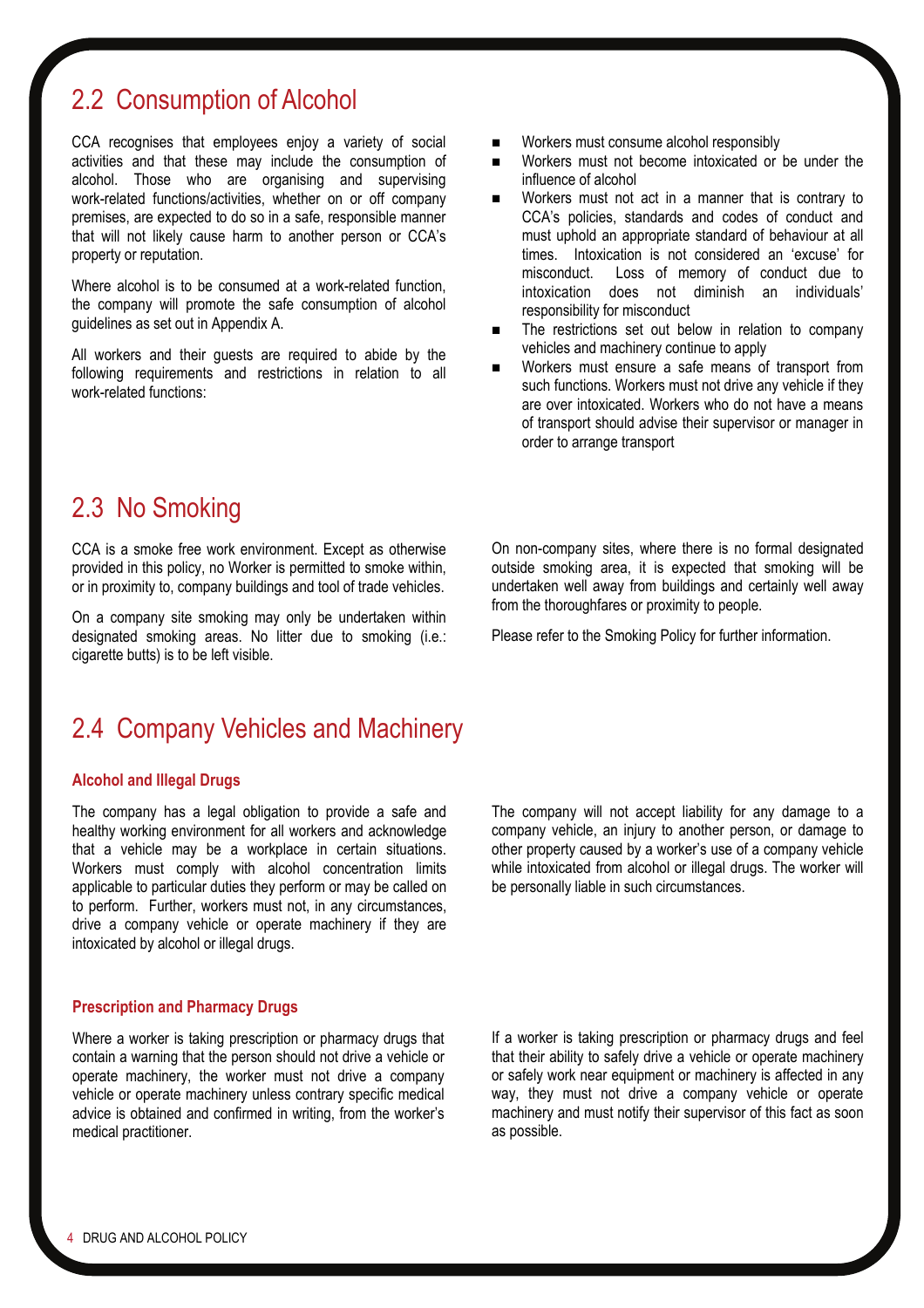## 2.5 Responsibilities

#### **Workers responsibilities**

All workers must:

- comply with this policy;
- observe all directions from the company in regards to this policy;
- recognise that performance of duties could be affected by alcohol or drugs; and
- immediately notify management if they are aware of any breach of this policy by another worker. Subject to any disclosures required by law, any notifications received by management will be treated confidentially. Failure to report any breach of this policy by another worker may itself constitute a breach of this policy.

Except as set out in this Policy, workers must **not**:

- attend work, commence work, continue work or return to work having consumed alcohol and/or drugs (please note that it is acceptable to consume some alcohol at a work function and return to work, providing that it does not affect the Worker's ability to operate (or the potential to operate) machinery or drive a vehicle. Multiple drinks that may impair a workers ability to work is unacceptable);
- consume drugs and/or alcohol at the workplace;
- must not possess, distribute, sell, use or consume illegal drugs in the workplace. Such conduct constitutes serious misconduct. It may also constitute a criminal offence, in which case the company may notify the police, or other appropriate government authority;
- work while under the influence of drugs or alcohol:
- attend work, commence or return to work while under the influence of alcohol and/or drugs;
- consume alcohol and/or drugs during work, or at the workplace (note qualification for prescription and pharmacy drugs below). On some CCA sites there may be a licensed premise. In these instances work drinks or functions may be held on occasion, providing workers consume alcohol responsibly and the company must adhere to the criteria set out in Appendix A;
- must not possess, distribute, sell, use or consume illegal drugs in the workplace. Such conduct constitutes serious misconduct. It may also constitute a criminal offence, in which case the company may notify the police, or other appropriate government authority.

#### **Responsibilities of Management**

Management is responsible for ensuring that this policy is implemented in their area. This includes ensuring that:

- all workers are made aware and understand this policy;
- risk assessments are undertaken on work tasks in consultation with workers and/or work health and safety representatives;
- the behaviour of workers is observed to ensure adherence with the policy;
- any concerns or issues are addressed proactively and expediently to ensure the health and safety of all workers;
- support is provided to workers where appropriate; and
- any suspected breaches of this policy are acted on promptly and in accordance with this policy.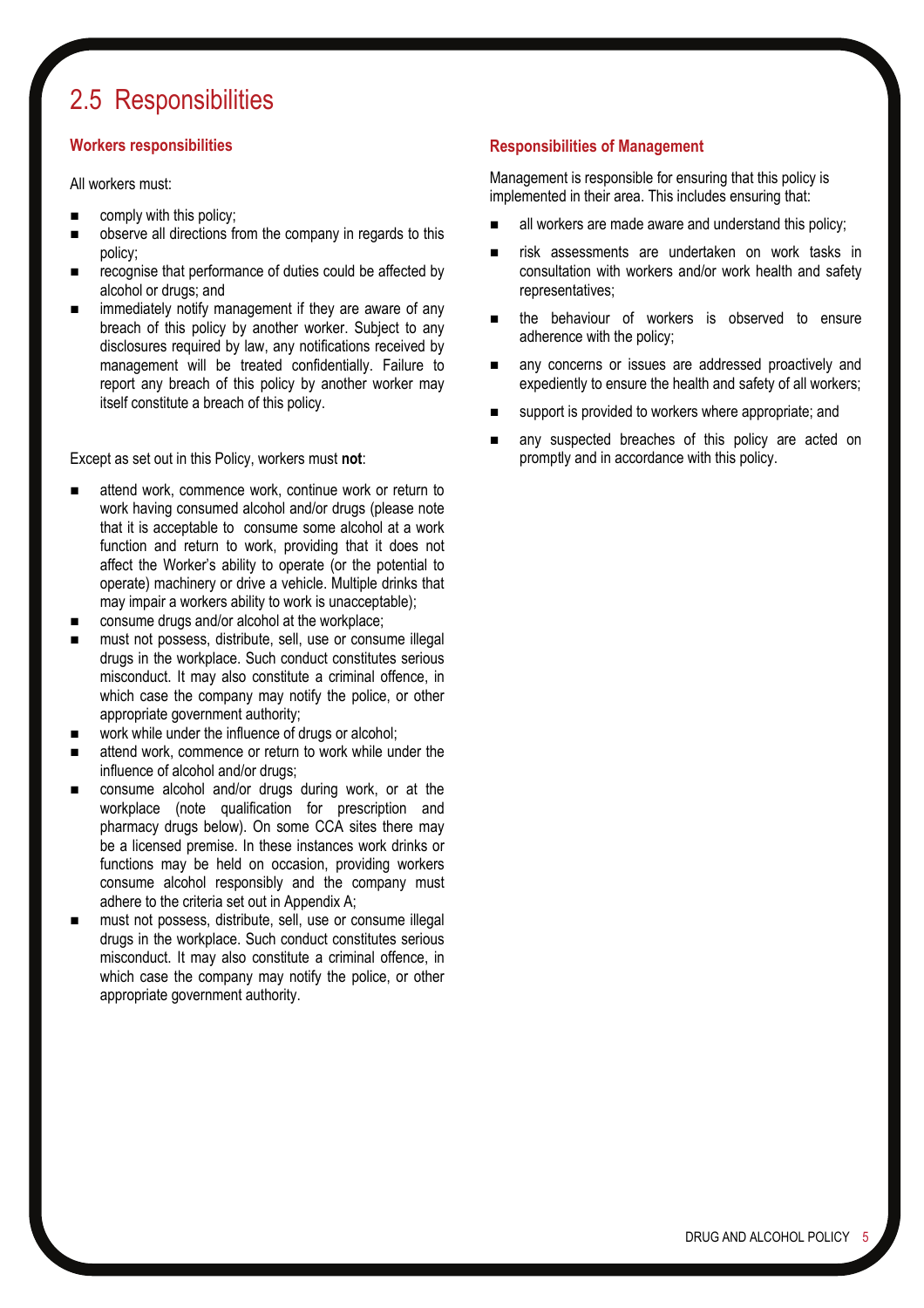## 3. STANDARDS

The following standards exist to ensure the effective implementation of this policy.

### 3.1 Formal Processes

CCA reserves the right to conduct random drug and alcohol tests on any employees on its sites and any workers utilising its equipment (e.g. Tool of trade vehicles and machinery).

#### **3.1.1 What will the company do if it suspects a Worker is affected by drugs or alcohol?**

If the company suspects, on reasonable grounds, that a worker is under the influence of drugs or alcohol in breach of this policy, the company will take steps to address the issue, including (but not limited to):

- **directing the worker to go home. Suitable** arrangements for safe transport will be made by the relevant manager; or
- $\blacksquare$  directing the worker to attend a medical examination to determine whether the Worker is fit to efficiently and safely perform duties. A medical examination for indicators of intoxication may be conducted at the discretion of CCA where appropriate in connection with an incident/accident investigation. A medical examination may include a drug and/or alcohol test (such as a blood test, urine test or oral swab). Further, in relation to prescription or pharmacy drugs, the company may require evidence as part of the medical examination about the effects and proper usage of the drug. The Worker may be directed to go home following the medical examination.
- **If** a worker refuses to undertake a medical examination, the worker will be directed to go home. Refusal to attend medical examination, or refusal to go home, constitutes a breach of this policy and may result in action being taken, as set out below under 'Breach of Policy'.
- Where a worker is sent home, or required to attend a medical examination, the Worker may be required to report to Management (or as directed) on the next working day, or as soon as possible once the Worker is no longer under the influence of drugs or alcohol. The company will deal with the issues as set out below under 'Breach of Policy'. Failure to report constitutes a breach of this policy.

To avoid any doubt, a worker who is suspected of being under the influence of drugs or alcohol, will not be allowed to perform work until they can work in a safe manner. The decision on a person's ability to work in a safe manner will be made by the Worker's Team Leader, Manager or other suitable person. Arrangements (at the discretion of the Team Leader/ Manager) will be made to ensure the Worker gets home safely.

#### **3.1.2 What will the company do if it finds illegal drugs on company premises?**

If the company finds illegal drugs on company premises in breach of this policy, the company may take the following action, which includes but is not limited to:

- **Investigate the matter in order to attempt to** determine who is responsible, including by conducting searches, as set out in this policy.
- Require some, or all, Workers to undergo medical examination in order to test for the presence of illegal drugs.

 Workers are required to co-operate in any investigation of such matters. Refusal to attend medical examination, failure to co-operate or providing false information in an investigation constitutes a breach of this policy and may result in action, as set out below under 'Breach of Policy'.

#### **3.1.3 What will the company do if it suspects employees have illegal drugs in their possession at work?**

If the company suspects that employees have illegal drugs in their possession at work, the company may take the following action, including but not limited to:

- Investigate the matter to attempt to determine whether the worker does have such illegal drugs in their possession.
- Request the worker to open their locker, bag, or vehicle or to empty their pockets or jacket for the purpose of locating any illegal drugs. Workers are expected to permit such inspection and cooperate with company officials investigating such matters.

 Workers are required to co-operate in any investigation of such matters. Failure to co-operate or providing false information in an investigation may result in action being taken, as set out below under 'Breach of this Policy'.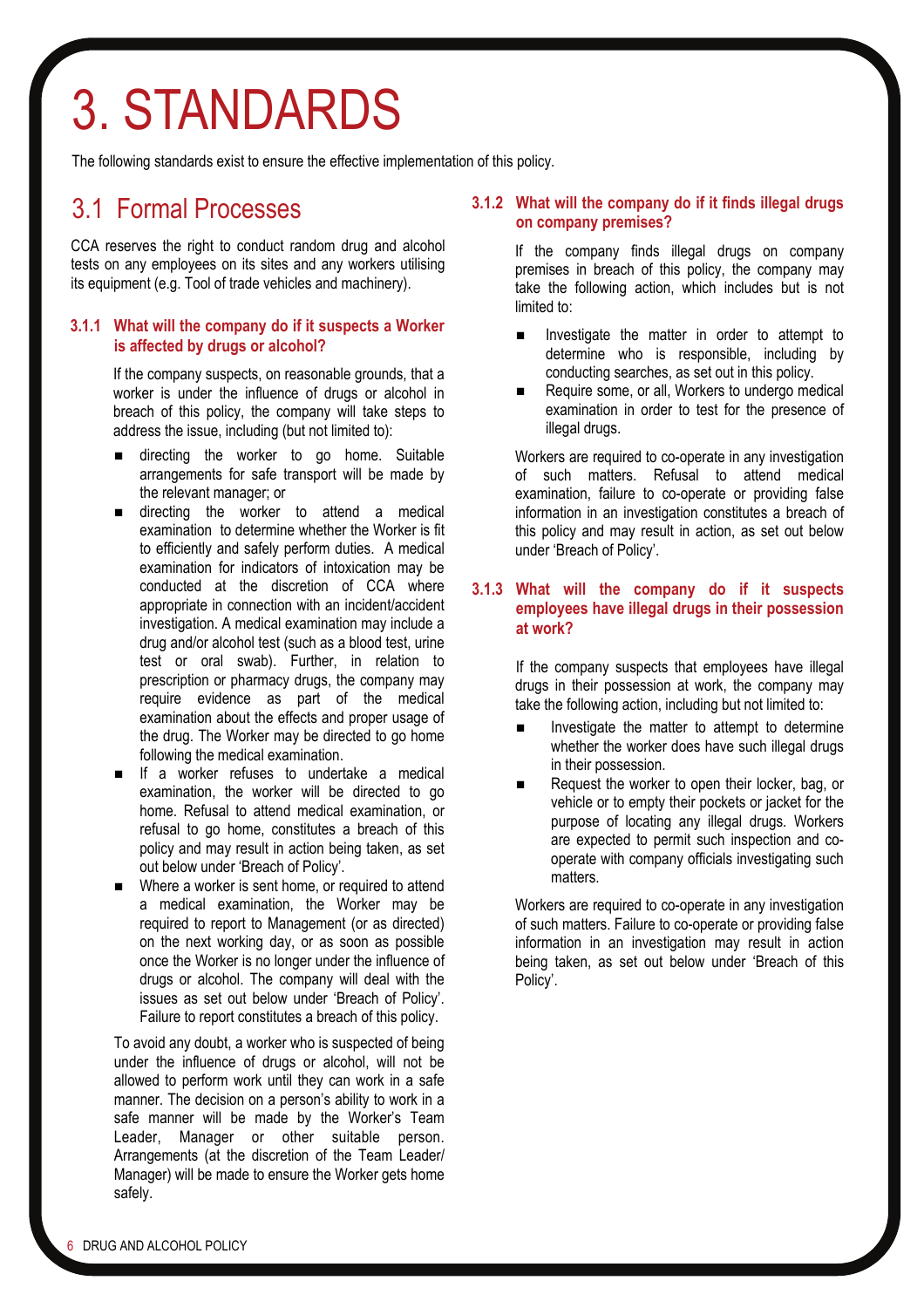#### **3.1.4 When will the company conduct drug and alcohol testing?**

#### **Dictionary**

The following definitions will apply to this part:

#### "**Alcohol Screen Test**"

means any analytical procedure or test which is carried out on a Worker to determine the presence and/or the concentration of alcohol (including but not limited to a breath test, urine sample, oral swab and blood test). These procedures are not limited to those which presently exist. As new technology is developed these may also be used for alcohol testing purposes.

#### "**Authorised Officer**"

means a suitably trained, qualified and authorised person from an Independent Testing Agency or a suitably trained, qualified and authorised person appointed by the company for the purposes of undertaking or arranging an Alcohol Screen Test and/or Drug Screen Test.

#### "**Confirmatory Test**":

means any analytical procedure or test which is undertaken subsequent to a first Alcohol Screen Test or Drug Screen Test, which is used to verify the presence of drugs or alcohol. This may include, but is not limited to the following:

- a test applied to a second sample of a Worker's urine;
- a test applied to any oral swab taken from a Worker;
- a second Breath Test;
- analysis of a worker's blood.

#### **"Drug Screen Test**"

means any analytical procedure or test which is carried out on a worker to determine the presence and/or the concentration of any drug (including but not limited to a breath test, urine sample, oral swab and blood test). These procedures are not limited to those which presently exist. As new technology is developed this may also be used for drug testing purposes

#### "**Sample**"

in relation to urine, includes, if the [sample](http://www.austlii.edu.au/au/legis/nsw/consol_reg/rsaatr2003426/s3.html#sample) is divided into portions, a portion of the [sample](http://www.austlii.edu.au/au/legis/nsw/consol_reg/rsaatr2003426/s3.html#sample).

#### **Drug and alcohol testing**

The company may require workers to undergo testing for the presence of drugs or alcohol in the following circumstances, with or without, prior notice:

#### **Post Incident or Near-miss**

Where the investigation of an incident or near-miss determines that the worker's actions may have been impaired due to the use of drugs or alcohol, or the worker was under the influence of drugs or alcohol.

#### **Causal based**

- If the company suspects, on reasonable grounds, that a worker is under the influence of drugs or alcohol in breach of this policy.
- Upon finding evidence that a worker has used, possessed, sold, solicited or transferred drugs whilst in the workplace or while on company property.
- Where the company finds drugs or alcohol in the workplace in breach of this policy.
- Upon receipt of a report of drug or alcohol use, provided by a reliable and credible source and confirmed by investigation, in breach of this policy.
- Upon obtaining evidence that a worker has interfered with, tampered with, falsified or destroyed a Alcohol Screen Test or Drug Screen Test.
- **NH** Where a Worker has previously received a positive Alcohol Screen Test or Drug Screen Test and has refused to undergo a Confirmatory Test, he/she shall be required to undergo subsequent testing.
- Where a worker has previously received a Confirmatory Test result confirming the use of Illegal drugs or alcohol in breach of this policy, he/she shall be required to undergo subsequent testing.
- Where a worker notifies the company that he/she has a drug or alcohol problem.
- Where a worker is taking prescription or pharmacy drugs which may affect their ability to perform the duties and responsibilities of their position in an efficient, competent and safe manner, without risk to the health, welfare or safety of the Worker, or others in the workplace.

#### **Targeted Testing**

Where the worker holds a position in the company in which the use of drugs or alcohol by that worker in carrying out the duties and responsibilities of that position would pose a risk to the health, welfare or safety of that worker, others in the workplace.

#### **Random Testing**

When a worker, or group of Worker's are randomly selected by the company or an Authorised Officer to undergo a Drug Screen test and/or Alcohol Screen test.

A worker who is required to undertake a Drug Screen Test and/or Alcohol Screen Test, will be requested to sign a consent form before taking a Drug Screen test and/or Alcohol Screen test.

All information obtained through the above testing is covered by Australian privacy laws and the company's privacy policy. The company will not use this information other than for the purposes for which it is collected. The purposes of such monitoring and examination are to ensure the productivity, health and safety of personnel, to apply this policy, and for disciplinary purposes.

A refusal to undergo a Drug Screen test and/or Alcohol Screen test or providing false information, constitutes a breach of this policy and may result in action being taken against the Worker, including action as set out below under 'Breach of this policy'.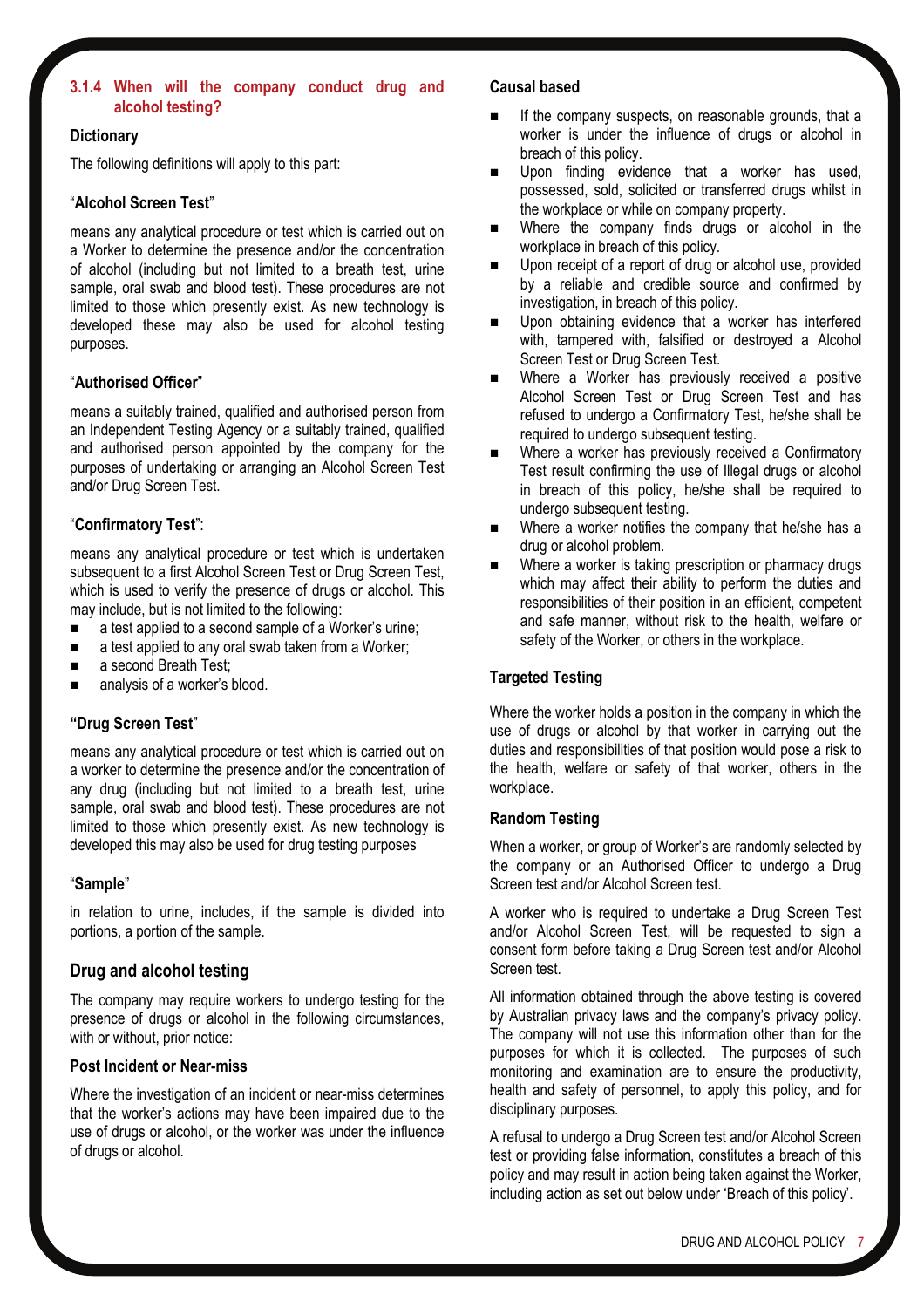## 3.2 Breach of Policy - Disciplinary Action

Workers are required to comply with this policy at all times.

If an employee is found to have breached this policy, they will be subjected to disciplinary action. The type and severity of the disciplinary action will depend upon the circumstances of the case and the seriousness of the breach. In serious cases, this may include termination of employment.

Examples of disciplinary action that may be taken include (but are not limited to):

- **Performance counselling**
- A formal warning
- Suspension
- Demotion
- Termination of employment
- Referral to an Employee Assistance Program ("EAP") and/or some other referral source, for counselling, treatment or rehabilitation for drug or alcohol dependency.

## 3.3 Education and Training

The company will inform and conduct training or information sessions for all employees, relating to:

- this policy, including but not limited to the consequences of breaching this policy;
- the effects of alcohol and drug use (including prescription and pharmacy drugs);
- the risks to the health and safety of workers and others by the use of alcohol and drugs in the workplace; and
- the EAP (if applicable) and any other referral sources for counselling, treatment or rehabilitation, which are available to employees.

Where appropriate, the company will conduct induction sessions for agents, contractors and their respective employees when they undertake work for the company in the workplace. These induction sessions will cover:

- this policy, including but not limited to the consequences of breaching this Policy;
- the effects of alcohol and drug use (including prescription and pharmacy drugs);
- the risks to the health and safety of workers by the use of alcohol and drugs in the workplace.

An acknowledgement of this policy will be made via CCA Online.

Agents, contractors or sub-contractors (including temporary contractors or sub-contractors) of the company who are found to have breached this policy may have their contracts with the company terminated or not renewed.